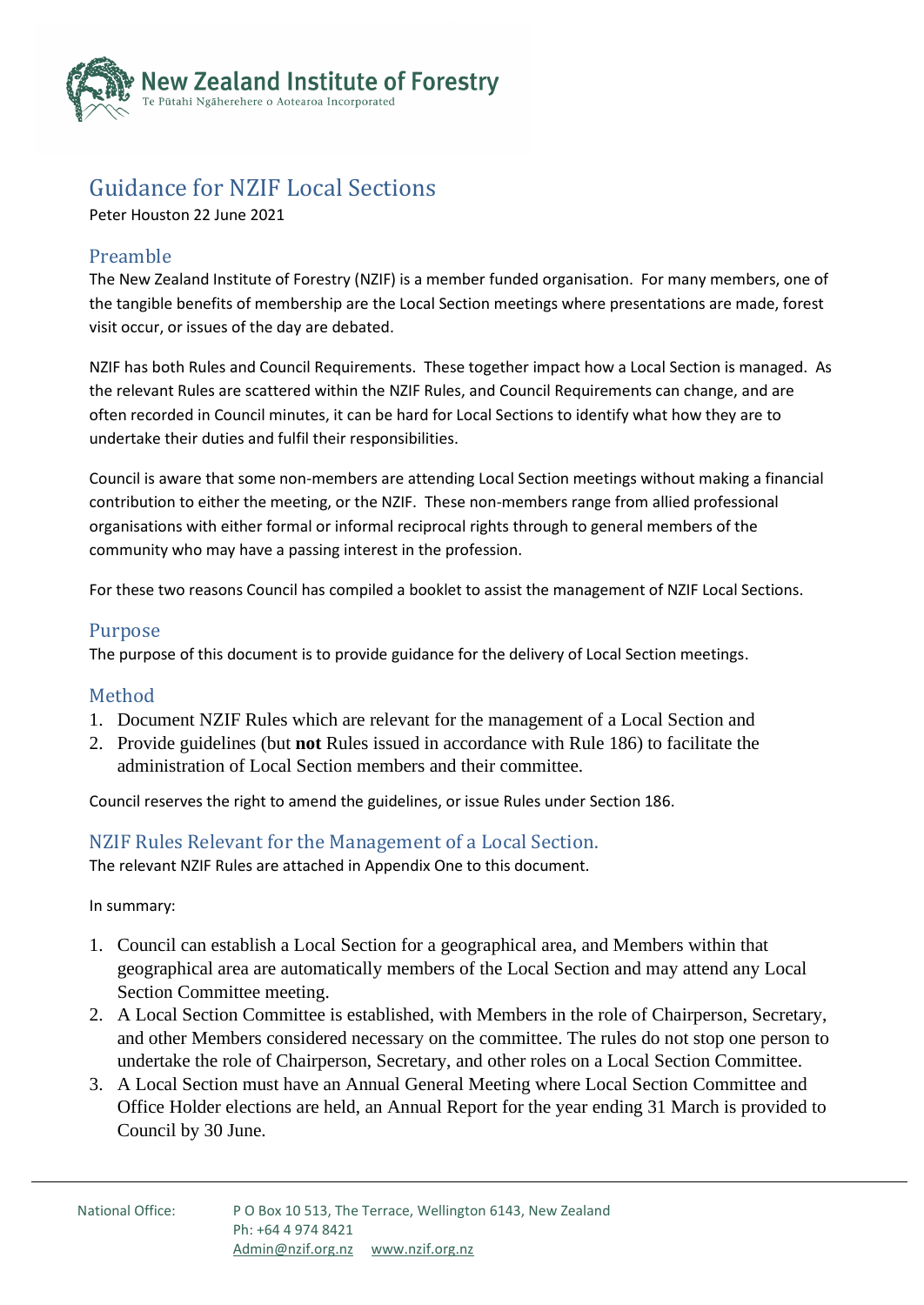

- 4. Nothing in the rules prevents Council from providing services to Local Sections. This means Council can look to provide meetings (such as CPD) to Local Sections.
- 5. Only NZIF Members who is a member of the Local Section can hold the role of Chairperson, Secretary, or be a person authorised to speak on behalf of the Local Section.
- 6. Local Section meetings are deemed to be meetings of the Institute so are governed by the institute's rules. This includes complying with the NZIF Code of Ethics.
- 7. Local Section meetings meet the requirement for structured CPD hours. These should be noted on the local section meeting advertising.
- 8. Council may publish rules for Local Section activities but has chosen to not do this.
- 9. The Rules are silent when it comes to the rights of a non-NZIF member beyond what is discussed above.

# NZIF Council Guidelines for the Management of a Local Section.

- 1. A Local Section shall comply with the objectives of the Local Section listed in Rule 180 of the NZIF Rules.
- 2. A Local Section shall align its Annual General Meeting with the NZIF Financial Year.
- 3. A Local Section shall provide a brief annual report of the section's activities for the year end 31 March 2021 and complete their Annual General Meeting by 30 June.
- 4. Only Council can formally recognise members of other allied organisations as members of a Local Section but not as NZIF member. It is envisaged that Council will formally seek equal reciprocal rights for each member from the two organisations.
- 5. Council has allocated funding to support Local Section Meetings. This funding can be used for:
	- a. Guest speaker travel, accommodation, and meals.
	- b. Hiring a meeting location
	- c. Provide refreshments.
	- d. Other purposes with approval from the Local Section Council representative or President.
	- e. All Council funding for Local Section meetings must be pre-approved by the Local Section Council representative or President.
	- f. Where non-Members are invited to attend a Local Section meeting, the Local Section shall seek a nominal (not less than \$5) donation. The donation will be made to the NZIF Foundation, and an invoice will be emailed if requested.
	- g. A claim form for Local Section meeting expenses, together with a brief meeting report (noting the date, numbers attended, and speaker's subject) will be completed by the Local Section representative and sent to the Local Section Councillor to start the NZIF reimbursement process (copy of claim form to be included) by the  $5<sup>th</sup>$  day of the next month, for payment on  $20<sup>th</sup>$  of the next month.
- 6. Local Section meetings are considered a NZIF Meetings, so must comply with any NZIF Rules as they pertain to Meetings. A Member of the NZIF must chair any meeting. The meeting shall be chaired so it complies with the NZIF Rules and Code of Ethics.
- 7. When advertising Local Section meeting, the Committee shall make it clear who are invited, how many structured CPD hours the meeting constitutes, **and whether non-members are permitted to attend and subject to what conditions.**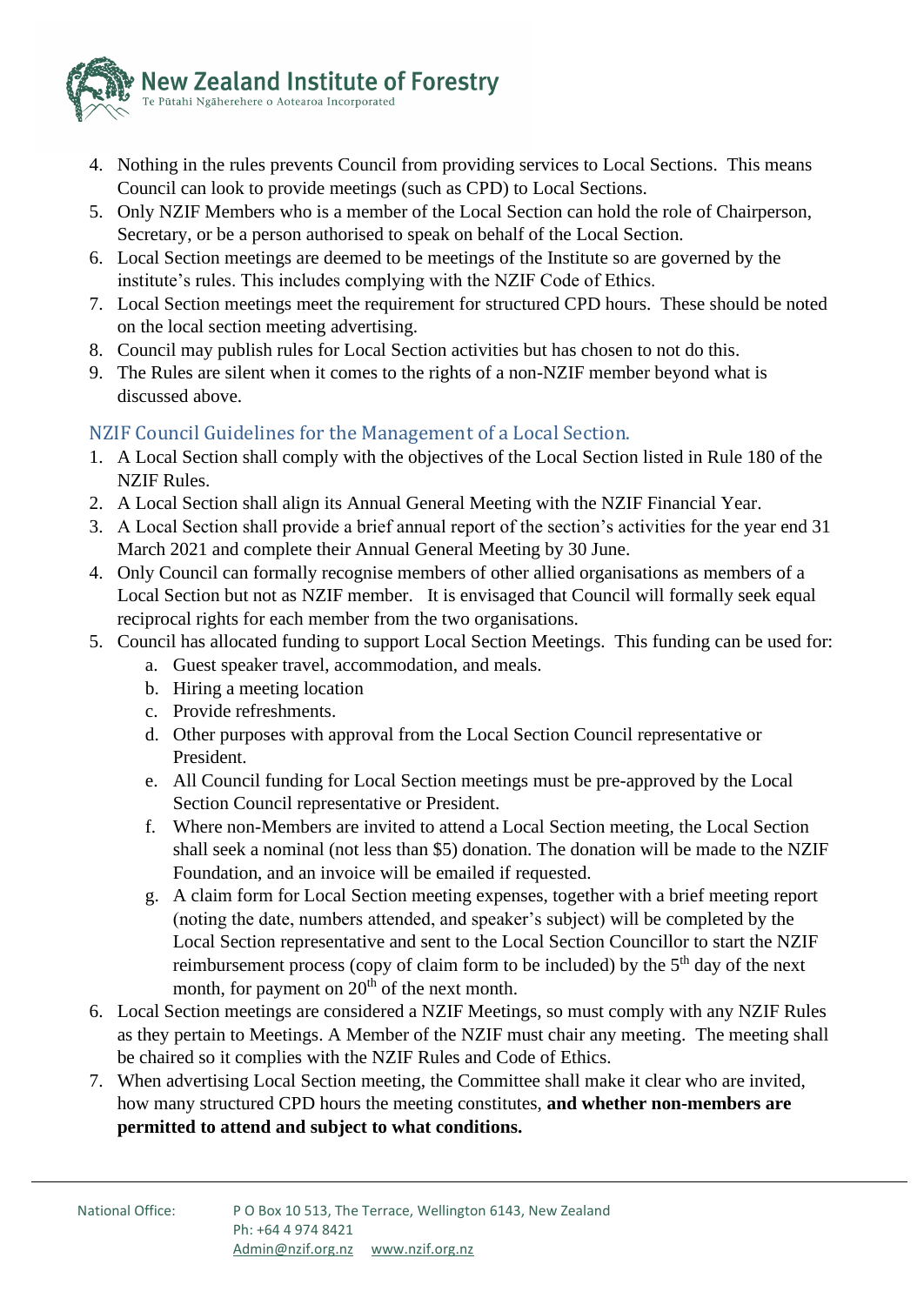

- 8. A record of attendance shall be kept by the local section, noting members and non-members, so follow up (for membership) can be made.
- 9. Council will provide from time to time a Zoom meeting for Local Sections (or sub-sections);
	- a. Consent in writing should first be obtained by the presenter.
	- b. The NZIF Administrator shall be contacted so passwords and access to Zoom can be provided to the Local Sections or sub-section meeting locations to enhance Local Section *espirt de corps*.
	- c. The zoom facilities shall be tested no less than one week prior to the meeting, to ensure they are fit for purpose.
	- d. Tentative dates will be Wednesday, with time to be 6pm.

# Appendix 1: NZIF Rules

"Institute" means the New Zealand Institute of Forestry (NZIF) Te Pūtahi Ngāherehere  $2.14$ o Aotearoa Incorporated;

"Institute Meeting" means any Annual or Special General Meeting of the Institute and 2.15. any meeting of a Local Section or Special Interest Group but does not include meetings of the Council, the Board or committees;

- 33. All financial members of the Institute shall be entitled to attend any Institute Meeting, to take part in the proceedings thereof, and, subject to any fee that may apply, to receive a copy of any reports and journals issued by the Institute.
- 91. At all Institute Meetings, each Member (other than Student Members) who is financial at the commencement of the meeting and who is present shall be entitled to one vote only on any resolution, except where otherwise specified in these Rules. Subject to Rule 112, all resolutions shall be decided by a majority of votes cast by those who are eligible to vote. Voting shall be recorded on the voices or by a show of hands.
- 104. The Institute may borrow money and provide security for that if authorised in a vote at an Institute meeting by the majority of Full Voting Members who are present and financial at the time of the vote.
- 105. The Council may impose a special purpose levy on Members where the levy has been approved by a majority vote of financial (at the time of the vote) Members, other than Student Members, at an Institute Meeting.
- "Local Section" means a regional group of members established according to Rule179; 2.16.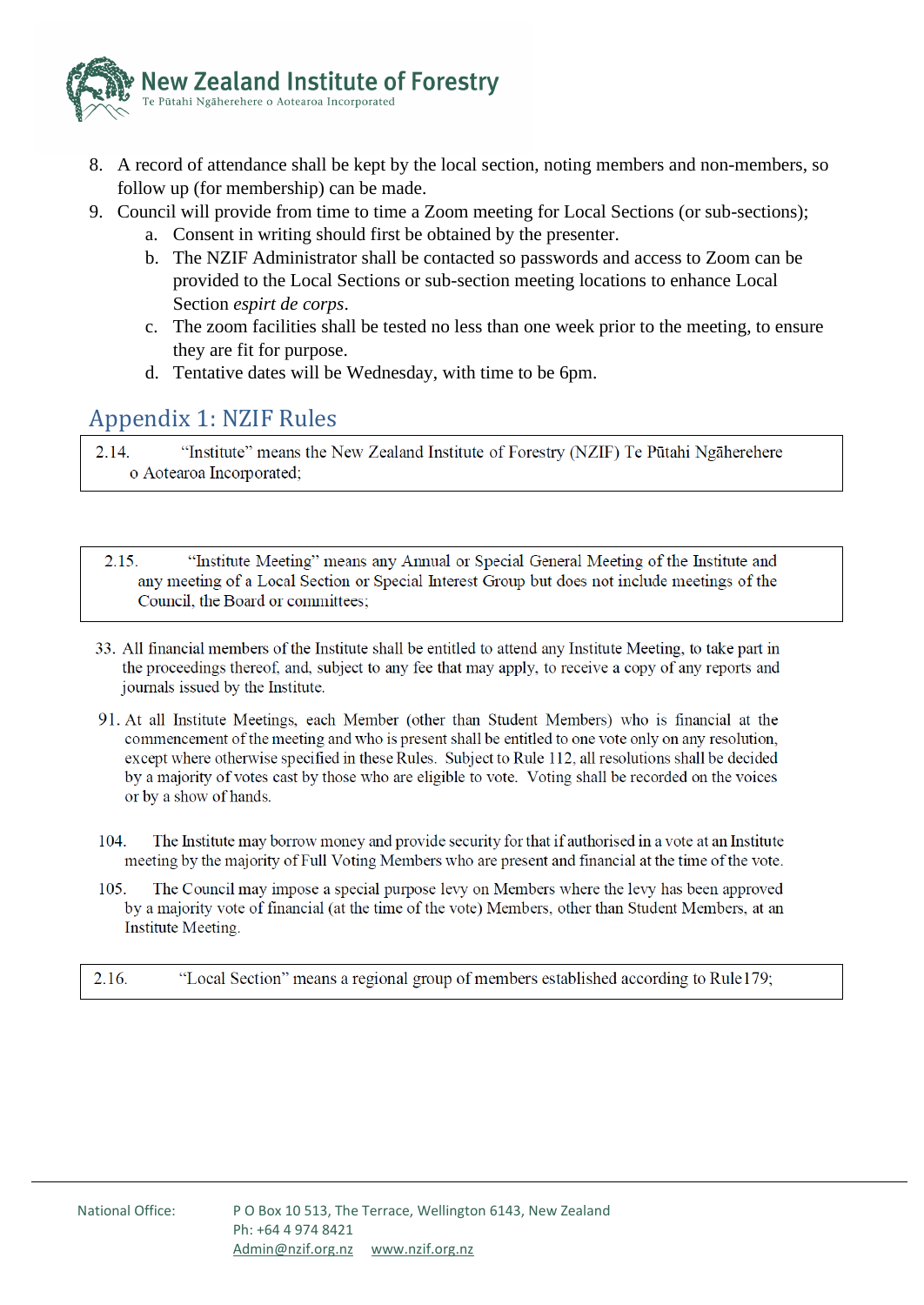

#### **LOCAL SECTIONS**

- 179 The Council may create Local Sections and shall define the geographical boundaries and the name for each Local Section.
- The objects of the Local Section shall be the advancement of the Objects of the Institute within 180 the geographic region that defines the Local Section by:
	- 180.1. Providing networking amongst Local Section Members;
	- 180.2. Assisting with the mentoring of younger Members;
	- 180.3. Delivering a programme of activities that supports the Objects of the Institute and fosters the professional development of Members;
	- 180.4. Supporting the wider community on behalf of the forestry profession;
	- 180.5. Obtaining the views of Local Section Members and representing these views to the Council:
	- Promoting membership of the Institute. 180.6.
- 181. Each Member of the Institute resident in the area shall automatically be a member of the Local Section, provided that the Council may permit a resident of one Local Section area to become a member of another Local Section.
- 182. Every Member of the Local Section who is Financial shall be entitled to attend general meetings of the Local Section and, with the exception of Student Members, to vote.
- 183. The affairs of each Local Section shall be managed by a committee consisting of a chairperson and a secretary and such other members as the Local Section shall decide. The committee shall be elected at an Annual General Meeting of the Local Section, which shall be held within three months of the end of each Financial Year. The chairperson, secretary and any person who speaks on behalf of or represents the Local Section must be a Member of the Institute other than a Student member.
- In the event that a Local Section fails to hold an Annual General Meeting and to elect a committee, 184. the Council may appoint a Member to be the Chairperson of the Section.
- Each Local Section shall submit a report of its activities, including details of any income and 185. expenditure, to the Council within one month of the end of the Financial Year.
- 186. The Council may prescribe rules for the operation of Local Sections, including the provision of funding for the section's activities.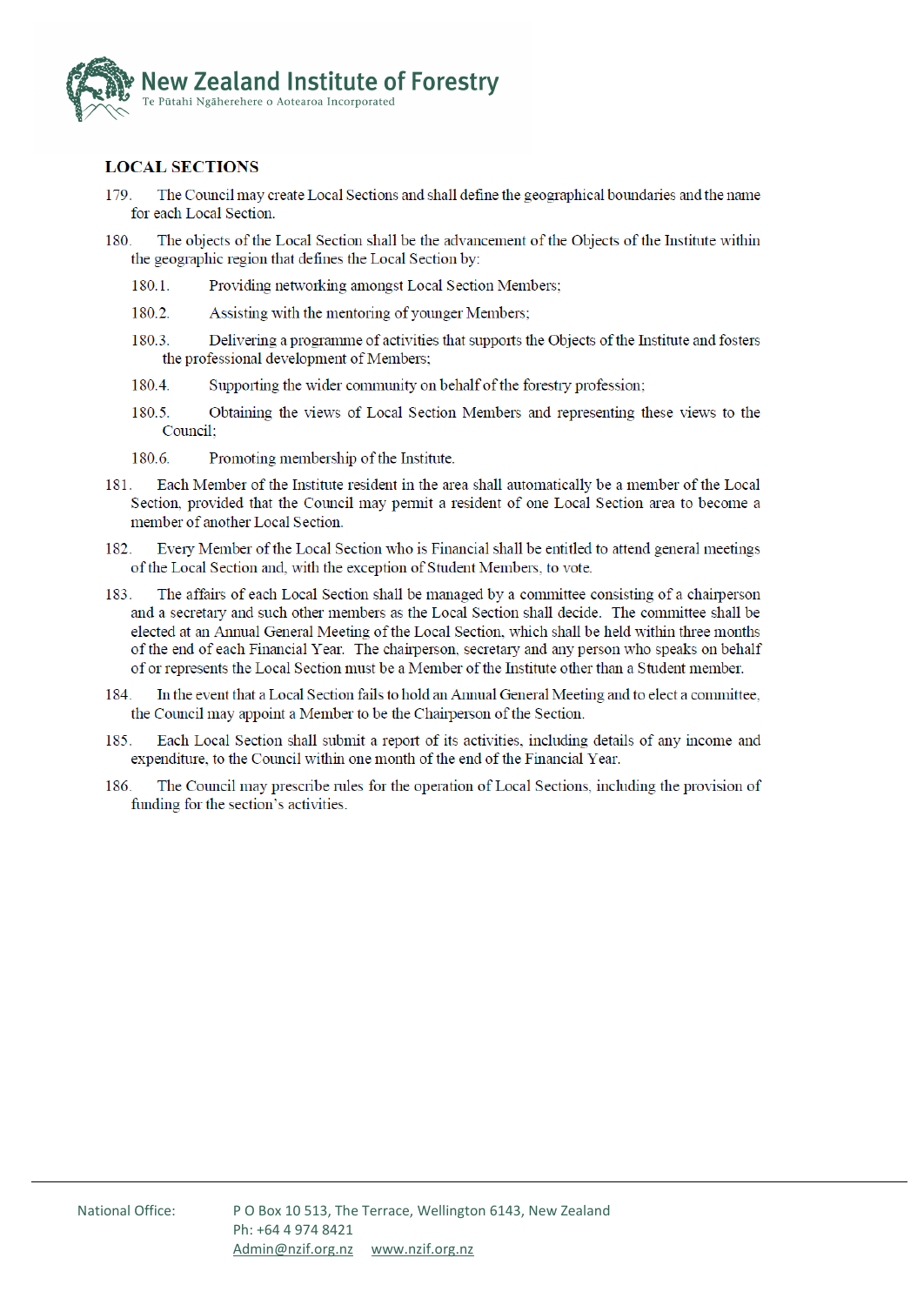

2.18. "Objects" means the Objects of the Institute as set out in Rule 6;

#### **SECTION III OBJECTS**

- 6. The Objects of the Institute shall be the advancement of the profession of forestry within New Zealand by means including but not limited to:
	- 6.1. Establishing, maintaining and improving standards of professional forestry;
	- 6.2. Contributing to the development and recognition of good forestry practice;
	- 6.3. Recognising, regulating and supporting those demonstrating competence in the forestry profession:
	- 6.4. Supporting forestry professionals in their career development;
	- 6.5. Representing the forestry profession;
	- 6.6. Acting as an independent advocate for forestry;
	- 6.7. Serving Members by:
		- 6.7.1. Affording them opportunities to express and exchange views;
		- 6.7.2. Encouraging fraternity and "esprit de corps".

 $2.17.$ "Member" means a person who holds any current class of membership as defined in Rule  $7:$ 

Note: a member is a "real" person, not an employer or a company.

#### **SECTION IV MEMBERSHIP**

#### **MEMBERSHIP CLASSES**

- 7. The membership shall be divided into seven classes, namely:
	- 7.1. Honorary Member;
	- 7.2. Retired Member:
	- 7.3. Registered Member;
	- 7.4. Ordinary Member;
	- 7.5. Graduate Member;
	- 7.6. Associate Member; and
	- 7.7. Student Member.

#### **NZIF Web Pages**

https://www.nzif.org.nz/about-us/local-sections/

Each local section is responsible for events for the local membership and public.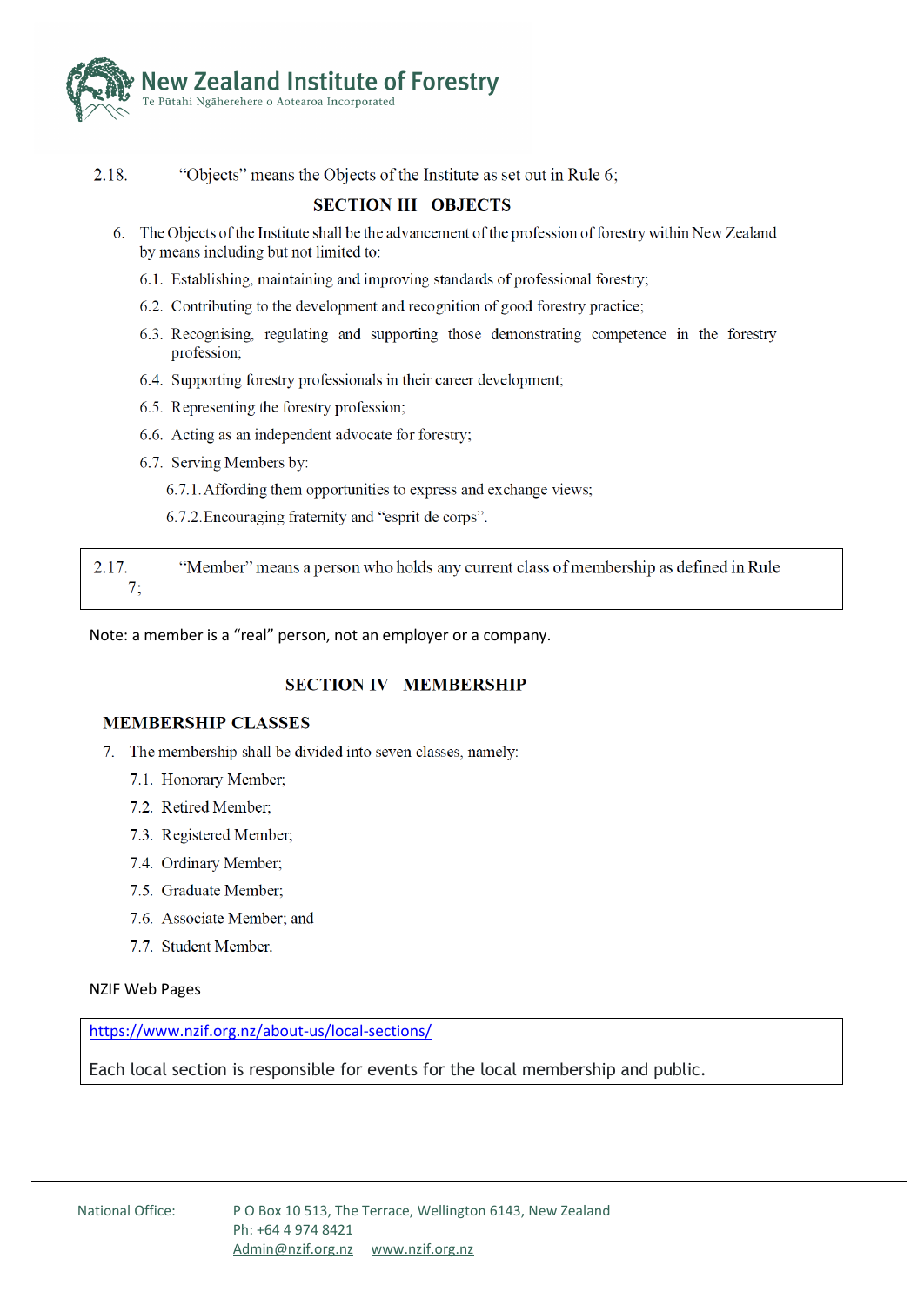

PO Box 10513 The Terrace WELLINGTON 6143 **Attention: The Administrator**

# **NZIF Confidential - Expenses Claim**

Date: Name:

|      |                       |          | Account Code | Cost (incl<br>GST) |
|------|-----------------------|----------|--------------|--------------------|
| Date | <b>Expense Detail</b> | Quantity |              |                    |
|      |                       |          |              |                    |
|      |                       |          |              |                    |
|      |                       |          |              |                    |
|      |                       |          |              |                    |
|      |                       |          |              |                    |
|      |                       |          |              |                    |
|      |                       |          |              |                    |
|      |                       |          |              |                    |
|      |                       |          |              |                    |
|      |                       |          |              |                    |
|      |                       |          |              |                    |
|      |                       |          |              |                    |

*This is a true correct record of expenses and signed as a NZIF business related expense.*

Signed by Claimant:

*Please attach GST receipts to this claim.*